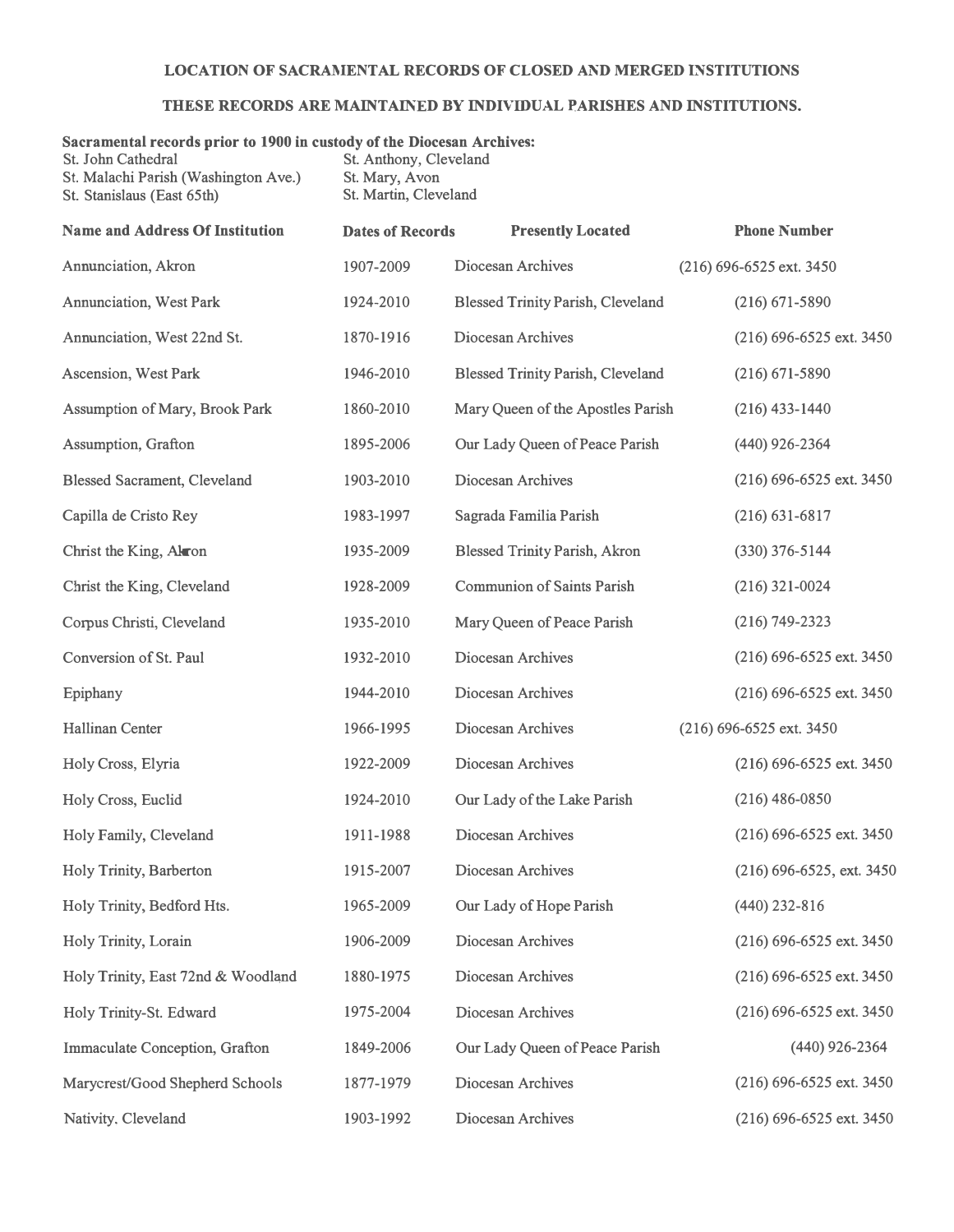| Our Lady of the Blessed Sacrament<br>2354 East 79th St. Cleveland. | 1922-1961              | Diocesan Archives                                        | (216) 696-6525 ext. 3450                     |
|--------------------------------------------------------------------|------------------------|----------------------------------------------------------|----------------------------------------------|
| Our Lady of Fatima<br>6805 Quimby Ave.                             | 1948-1980              | St. Agnes-Our Lady of Fatima Parish                      | $(216)$ 391-1655                             |
| Our Lady of Good Counsel                                           | 1873-2010              | Mary Queen of Peace Parish                               | $(216) 749 - 2323$                           |
| Our Lady of Mercy                                                  | 1917-2010              | Diocesan Archives                                        | (216) 696-6525 ext. 3450                     |
| Our Lady of Mt. Carmel (East)<br>Cleveland                         | 1936-2008              | Diocesan Archives                                        | (216) 696-6525 ext. 3450                     |
| Our Lady of Perpetual Help                                         | 1929-2009              | <b>St. Casimir Parish</b>                                | $(216)$ 481-3157                             |
| Our Lady Star of the Sea Mission<br>317 W. 15th St. Lorain         | 1979-1981              | Diocesan Archives                                        | (216) 696-6525 ext. 3450                     |
| Parmadale                                                          | 1925-1989              | Diocesan Archives                                        | (216) 696-6525 ext. 3450                     |
| Sacred Heart, Akron                                                | 1915-2010              | Diocesan Archives                                        | (216) 696-6525 ext. 3450                     |
| Sacred Heart, Cleveland                                            | 1891-2010              | Diocesan Archives                                        | (216) 696-6525 ext. 3450                     |
| Sacred Heart, Elyria                                               | 1924-2009              | Diocesan Archives                                        | (216) 696-6525 ext. 3450                     |
| Sacred Heart of Jesus, Barberton                                   | 1916-2002              | Prince of Peace Parish                                   | (330) 825-9543                               |
| St. Adalbert, Cleveland                                            | 1888-2010              | Please contact the Diocesan Archives                     | $(216)$ 696-6525 ext. 3450                   |
| St. Agatha<br>1264 East 123rd                                      | 1945-1975              | St. Aloysius-St. Agatha Parish                           | $(216)$ 451-3262                             |
| St. Agnes<br>8000 Euclid Ave.                                      | 1893-1941<br>1941-1980 | Diocesan Archives<br>St. Agnes-Our Lady of Fatima Parish | (216) 696-6525 ext. 3450<br>$(216)$ 391-1655 |
| St. Andrew, Cleveland                                              | 1906-2007              | Diocesan Archives                                        | (216) 696-6525, ext. 3450                    |
| St. Ann, Cleveland Hts.                                            | 1915-2010              | <b>Communion of Saints Parish</b>                        | $(216)$ 321-0024                             |
| St. Anthony<br>East 13th & Carnegie                                | 1886-1906              | Diocesan Archives                                        | (216) 696-6525 ext. 3450                     |
| St. Anthony-St. Bridget                                            | 1938-1961              | Diocesan Archives                                        | (216) 696-6525 ext. 3450East 23rd            |
| St. Benedict, Cleveland                                            | 1928-1993              | Diocesan Archives                                        | (216) 696-6525 ext. 3450                     |
| St. Bridget, East 22nd                                             | 1857-1938              | Diocesan Archives                                        | (216) 696-6525 ext. 3450                     |
| St. Catherine, Cleveland                                           | 1898-2007              | Diocesan Archives                                        | (216) 696-6525 ext. 3450                     |
| St. Cecilia                                                        | 1915-2010              | Diocesan Archives                                        | (216) 696-6525 ext. 3450                     |
| St. Christine, Euclid                                              | 1925-2010              | Our Lady of the Lake Parish                              | $(216)$ 486-0850                             |
| St. Columbkille<br>East 26th & Superior                            | 1871-1957              | Diocesan Archives                                        | (216) 696-6525 ext. 3450                     |
| St. Edward<br>East 69th & Woodland                                 | 1871-1975              | Diocesan Archives                                        | (216) 696-6525 ext. 3450                     |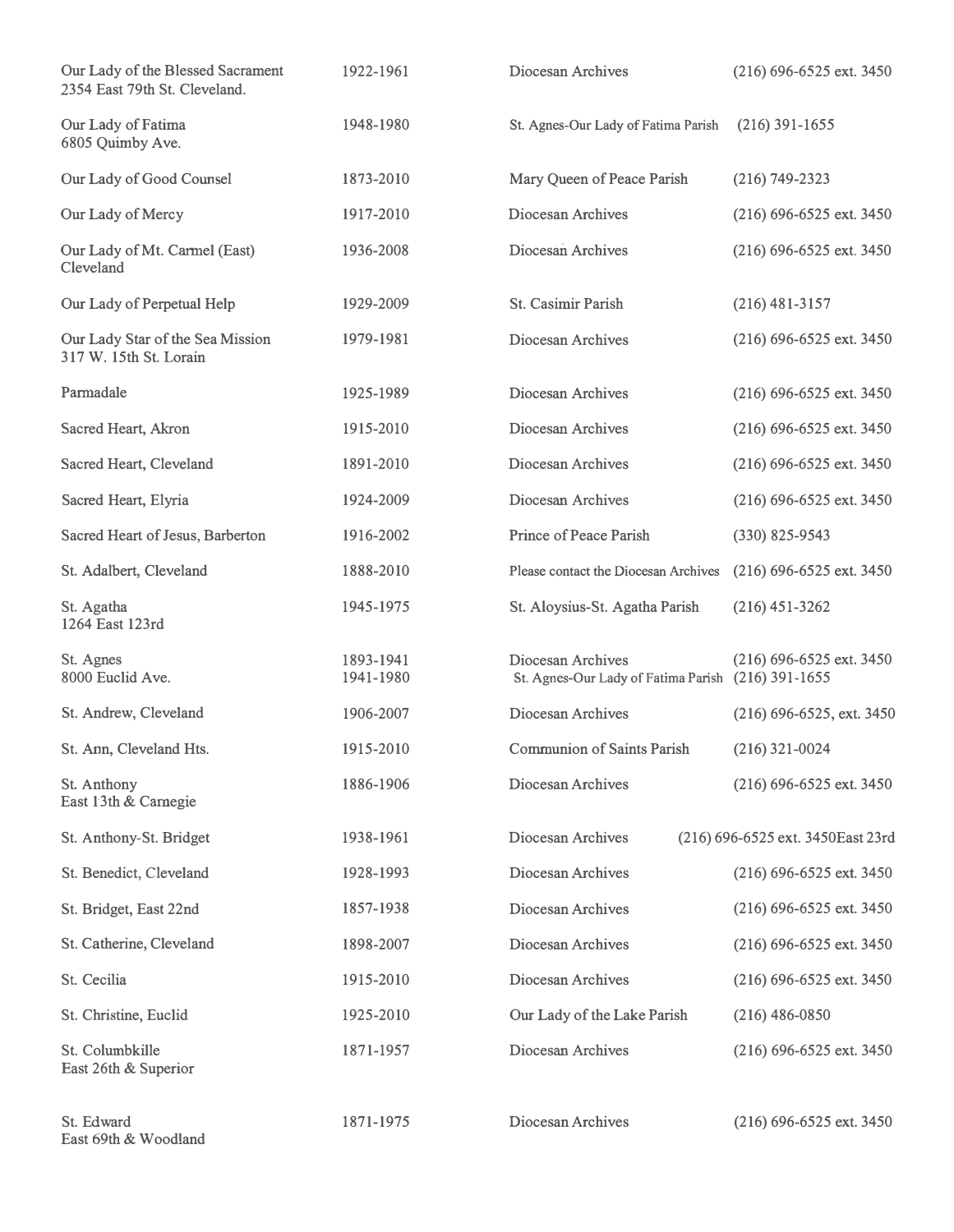| St. Felicitas                                                   | 1950-2009                         | St. John of the Cross Parish                                                                          | $(216)$ 289-0770                            |
|-----------------------------------------------------------------|-----------------------------------|-------------------------------------------------------------------------------------------------------|---------------------------------------------|
| St. Francis                                                     | 1888-2009                         | Diocesan Archives                                                                                     | $(216)$ 696-6525 ext. 3450                  |
| St. George, Cleveland                                           | 1895-2009                         | St. Casimir Parish                                                                                    | $(216)$ 531-4263                            |
| St. George, Clinton                                             | 1908-2008                         | Diocesan Archives                                                                                     | (216) 696-6525 ext. 3450                    |
| St. Gregory the Great                                           | 1922-2010                         | Sacred Heart of Jesus Parish<br>South Euclid                                                          | $(216)$ 382-7601                            |
| St. Hedwig. Akron                                               | 1912-2009                         | Diocesan Archives                                                                                     | (216) 696-6525 ext. 3450                    |
| St. Hedwig, Lakewood                                            | 1906-2009                         | Diocesan Archives                                                                                     | (216) 696-6525 ext. 3450                    |
| St. Henry, Cleveland                                            | 1946-2007                         | Diocesan Archives                                                                                     | (216) 696-6525 ext. 3450                    |
| St. Hyacinth                                                    | 1907-2009                         | Diocesan Archives                                                                                     | (216) 696-6525 ext. 3450                    |
| St. John the Baptist, Lorain                                    | 1900-2010                         | St. Frances Xavier Cabrini Parish                                                                     | $(440)$ 277-7266                            |
| St. Josaphat, Cleveland                                         | 1908-1998                         | Diocesan Archives                                                                                     | (216) 696-6525 ext. 3450                    |
| St. Joseph, Collinwood                                          | 1877-1994                         | Diocesan Archives                                                                                     | (216) 696-6525 ext. 3450                    |
| St. Joseph, East 23rd & Woodland                                | 1862-1986                         | Diocesan Archives                                                                                     | (216) 696-6525 ext. 3450                    |
| St. Joseph, Lorain                                              | 1896-2010                         | Diocesan Archives                                                                                     | (216) 696-6525 ext. 3450                    |
| St. Jude, Warrensville Heights                                  | 1945-2006                         | Diocesan Archives                                                                                     | $(216)$ 696-6525 ext. 3450                  |
| St. Ladislas<br>East 92nd & Holton, Cleveland                   | 1885-1970                         | Diocesan Archives                                                                                     | (216) 696-6525 ext. 3450                    |
| St. Ladislas, Lorain                                            | 1905-2009                         | Diocesan Archives                                                                                     | (216) 696-6525 ext. 3450                    |
| St. Lawrence, Cleveland                                         | 1901-2010                         | Diocesan Archives                                                                                     | (216) 696-6525 ext. 3450                    |
| St. Louis                                                       | 1947-2010                         | <b>Communion of Saints Parish</b>                                                                     | $(216)$ 321-0024                            |
| St. Margaret Mary                                               | 1948-2010                         | Sacred Heart of Jesus Parish<br>South Euclid                                                          | $(216)$ 382-7601                            |
| St. Margaret of Hungary                                         | 1920-2009                         | Diocesan Archives                                                                                     | (216) 696-6525 ext. 3450                    |
| St. Marian<br>Petrarca Rd. at Fairhill Rd.                      | 1905-1975                         | Diocesan Archives                                                                                     | (216) 696-6525 ext. 3450                    |
| St. Martin<br>East 23rd & Scovill                               | 1893-1960                         | Diocesan Archives                                                                                     | (216) 696-6525 ext. 3450                    |
| St. Martha, Akron                                               | 1919-2009                         | <b>Blessed Trinity Parish, Akron</b>                                                                  | $(330)$ 376-5144                            |
| St. Mary, Barberton                                             | 1923-2002                         | Prince of Peace Parish                                                                                | $(330)$ 825-9543                            |
| St. Mary, West 30th & Carroll                                   | 1854-1959                         | Diocesan Archives                                                                                     | $(216)$ 696-6525 ext. 3450                  |
| St. Mary (Immaculate Conception)<br>2640 Stoney Ridge Rd., Avon | 1848-1903<br>1850-1963<br>1903-On | Diocesan Archives<br>(Marriage Records Only)<br>St. Mary of the Immaculate<br>Conception Parish, Avon | $(216)$ 696-6525 ext.3450<br>(440) 934-4212 |